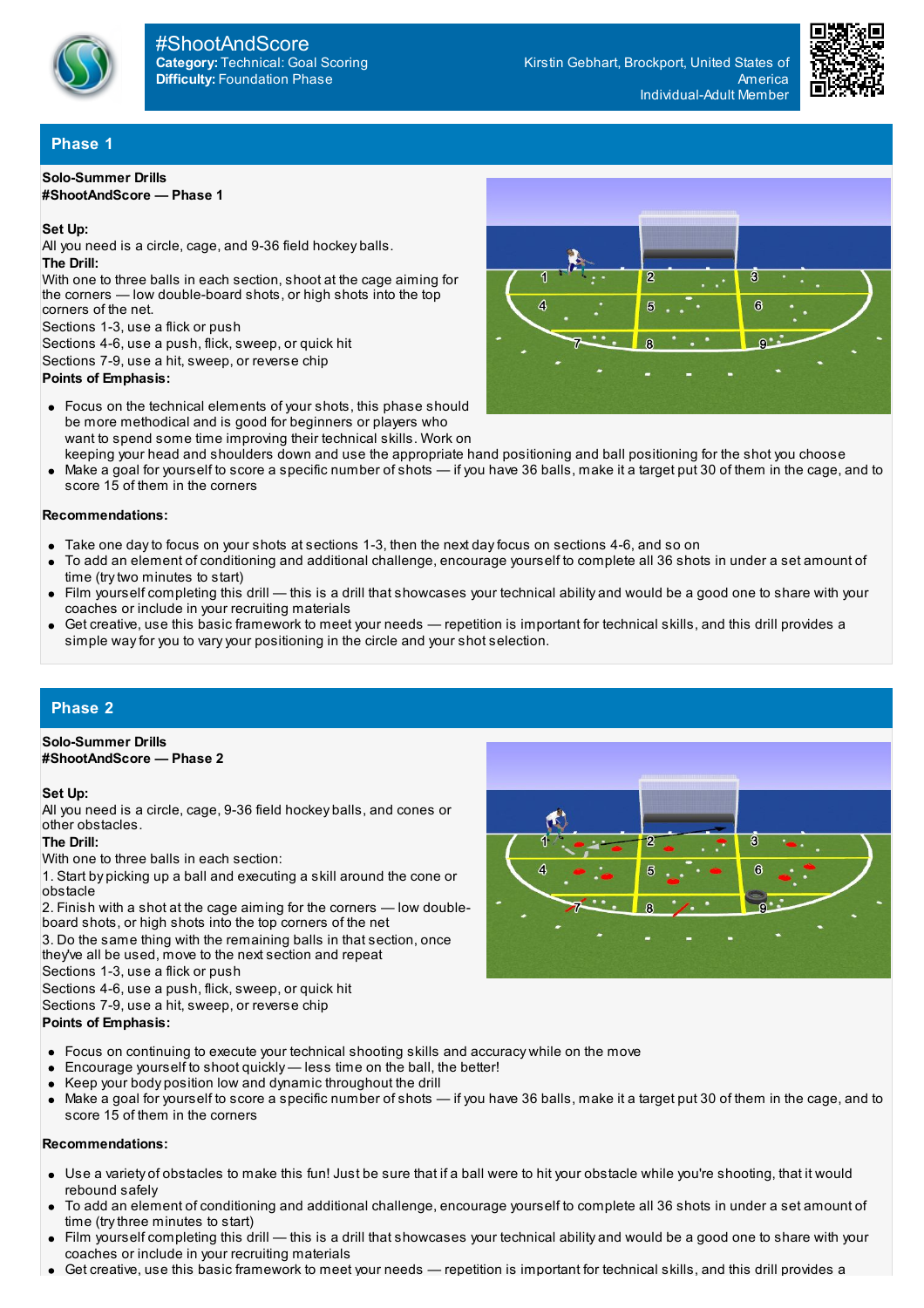## **Phase 3**

### **Solo-Summer Drills #ShootAndScore — Phase 3**

### **Set Up:**

All you need is a circle, cage, and at least 9 field hockey balls. **The Drill:**

With one ball in each section:

1. Start by picking up one ball and carrying it in to a new section

2. Once you enter the section, shoot the ball aiming for the corners  $\cdot$ low double-board shots, or high shots into the top corners of the net 3. Pick up the ball in that section and carryit into a new section, shooting once you enter the new section

4. Do the same thing with the remaining balls until they've all been used

Sections 1-3, use a flick or push

Sections 4-6, use a push, flick, sweep, or quick hit

Sections 7-9, use a hit, sweep, or reverse chip

**Points of Emphasis:**

- $\bullet$  Focus on your awareness in the circle the section you're in determines the shot you can use
- Make your transition time between balls as short as you can
- Work on good footwork to set up the shot rather than dribbling the ball into a comfortable shooting position
- Encourage yourself to shoot quickly less time on the ball, the better!
- Keep your body position low and dynamic throughout the drill
- Make a goal for yourself to score a specific number of shots if you have 36 balls, make it a target put 30 of them in the cage, and to score 15 of them in the corners

Get creative, use this basic framework to meet your needs — repetition is important for technical skills, and this drill provides a

### **Recommendations:**

- The sections will be harder to imagine in this phase, if it helps, set up some cones to show outline each section
- To add an element of conditioning and additional challenge, encourage yourself to complete all 9 shots in under a set amount of time (try 30 seconds to start)
- Film yourself completing this drill this is a drill that showcases your technical ability and would be a good one to share with your coaches or include in your recruiting materials

## **Phase 4**

#### **Solo-Summer Drills #ShootAndScore — Phase 4**

### **Set Up:**

In this phase you need a circle, cage, 9 field hockey balls, and a partner.

### **The Drill:**

With a pile of balls at the top of the dotted circle:

1. Start in section 1 and cut into a new section

2. You partner should pass the ball

3. Once received, shoot the ball aiming for the corners — low doubleboard shots, or high shots into the top corners of the net

4. Cut into a new section, receive the pass a shoot

5. Do the same thing with the remaining balls until they've all been used

Sections 1-3, use a flick or push

Sections 4-6, use a push, flick, sweep, or quick hit

Sections 7-9, use a hit, sweep, or reverse chip

### **Points of Emphasis:**

- Focus on your awareness in the circle the section you're in determines the shot you can use
- Make your transition time between balls as short as you can
- Work on good footwork to set up the shot rather than dribbling the ball into a comfortable shooting position
- Encourage yourself to shoot quickly less time on the ball, the better!
- Keep your body position low and dynamic throughout the drill
- Avoid going to to the same section twice
- Make a goal for yourself to score a specific number of shots if you have 36 balls, make it a target put 30 of them in the cage, and to score 15 of them in the corners

### **Recommendations:**

The sections will be harder to imagine in this phase, if it helps, set up some cones to show outline each section